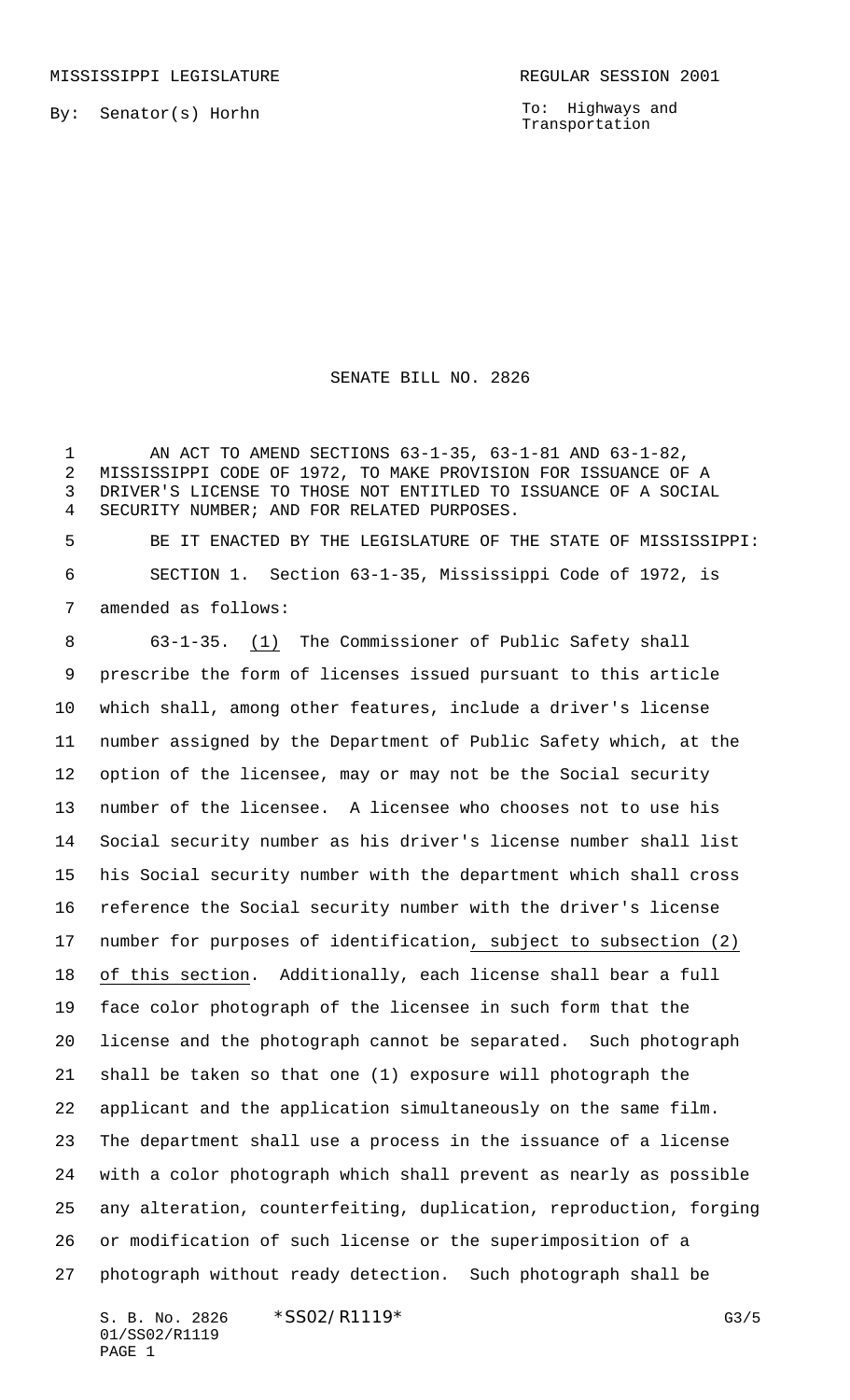S. B. No. 2826 \*SS02/R1119\* 01/SS02/R1119 PAGE 2 replaced every four (4) years by the department at the time of renewal. (2) In lieu of a social security number for an applicant not entitled to one, an application for a driver's license may be accompanied by: (a) An SSA L-676 letter issued by the United States Social Security Administration stating that the applicant is ineligible to obtain a social security number; (b) A temporary identification number issued to the applicant by the United States Internal Revenue Service; or (c) An affidavit of the applicant stating that the applicant has not been issued a social security number, SSA L-676 letter, or temporary identification number. The affidavit must be sworn to and subscribed by the applicant before a notary public of this state in substantially the following form: "I, \_\_\_\_\_\_\_\_\_\_\_\_, swear under penalty of perjury that I have not been issued a social security number or an SSA L-676 letter by 45 the United State Social Security Administration or a temporary identification number by the United States Internal Revenue Service." SECTION 2. Section 63-1-81, Mississippi Code of 1972, is amended as follows: 63-1-81. (1) Each application for a commercial driver's license or commercial driver instruction permit shall include the following: (a) The full name and the current mailing and residential address of the applicant; (b) A physical description of the applicant, including sex, height, weight, eye and hair color; (c) The applicant's date of birth; (d) The applicant's Social Security number unless the application is for a nonresident commercial driver's license or unless subsection (6) applies;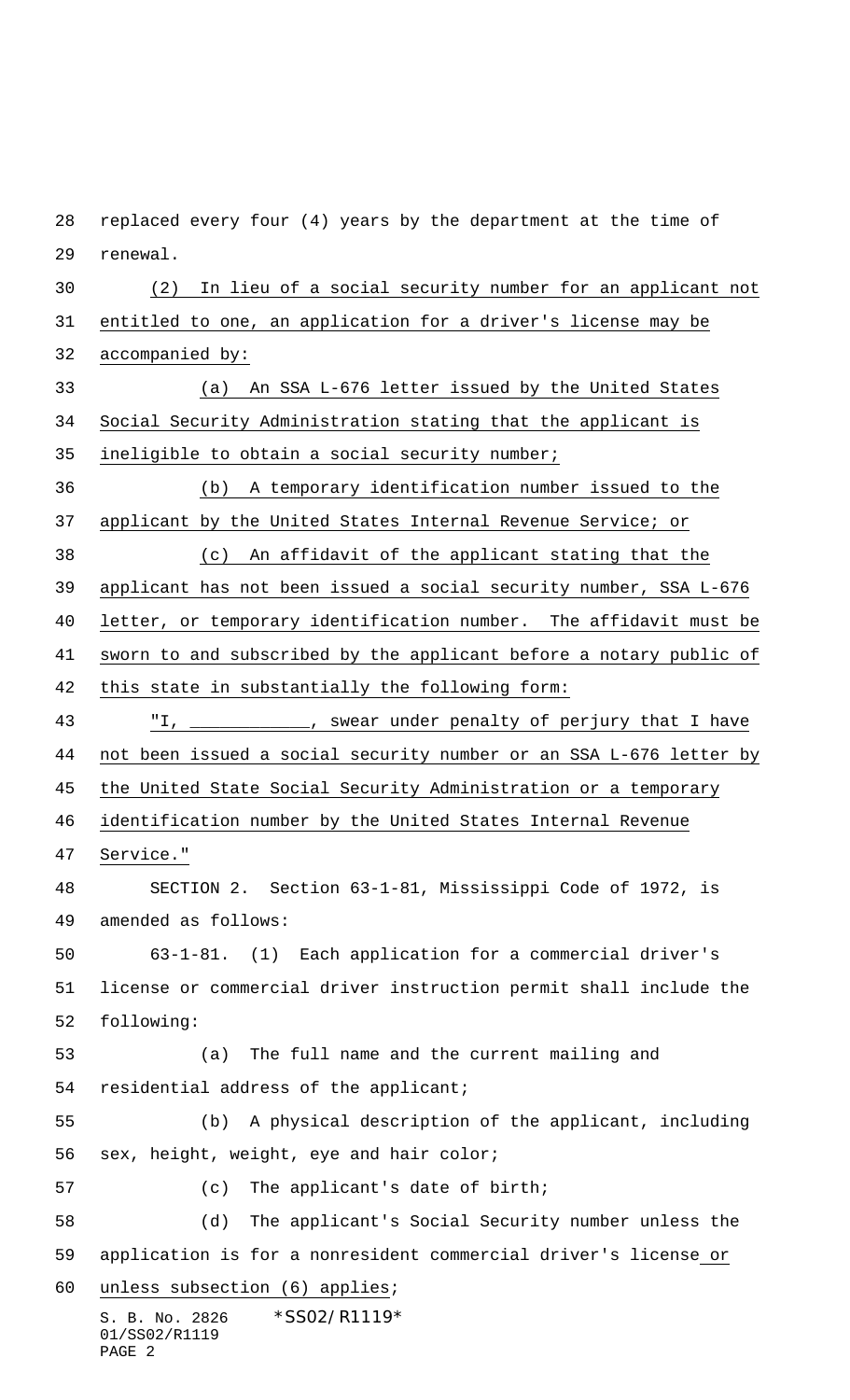(e) The applicant's signature;

(f) The applicant's color photograph;

 (g) All certifications required by applicable federal regulations;

 (h) Any other information which the Commissioner of Public Safety, by rule or regulation, determines necessary and essential; and

 (i) The consent of the applicant to release driving record information.

 (2) The fee for accepting and processing an application for a commercial driver instruction permit shall be Ten Dollars (\$10.00).

 (3) The fee for accepting and processing an application for a Class A, B or C commercial driver's license shall be Twenty-five Dollars (\$25.00).

 (4) No person who has been a resident of this state for thirty (30) days may drive a commercial motor vehicle under the authority of a commercial driver's license issued by another jurisdiction. Any violation of this subsection shall be punishable as provided by Section 63-1-69, Mississippi Code of 1972.

 (5) Any person who knowingly falsifies information or certifications required under subsection (1) of this section shall be subject to the penalties prescribed in Section 63-1-59, Mississippi Code of 1972, and shall be subject to suspension of his commercial driver instruction permit or commercial driver's license in accordance with Section 63-1-51, Mississippi Code of 1972.

 (6) Each application or filing made under this section shall include the Social Security number(s) of the applicant in 91 accordance with Section 93-11-64, \*\*\* or, for applicants not 92 entitled to a social security number:

S. B. No. 2826 \* SS02/R1119\* 01/SS02/R1119 PAGE 3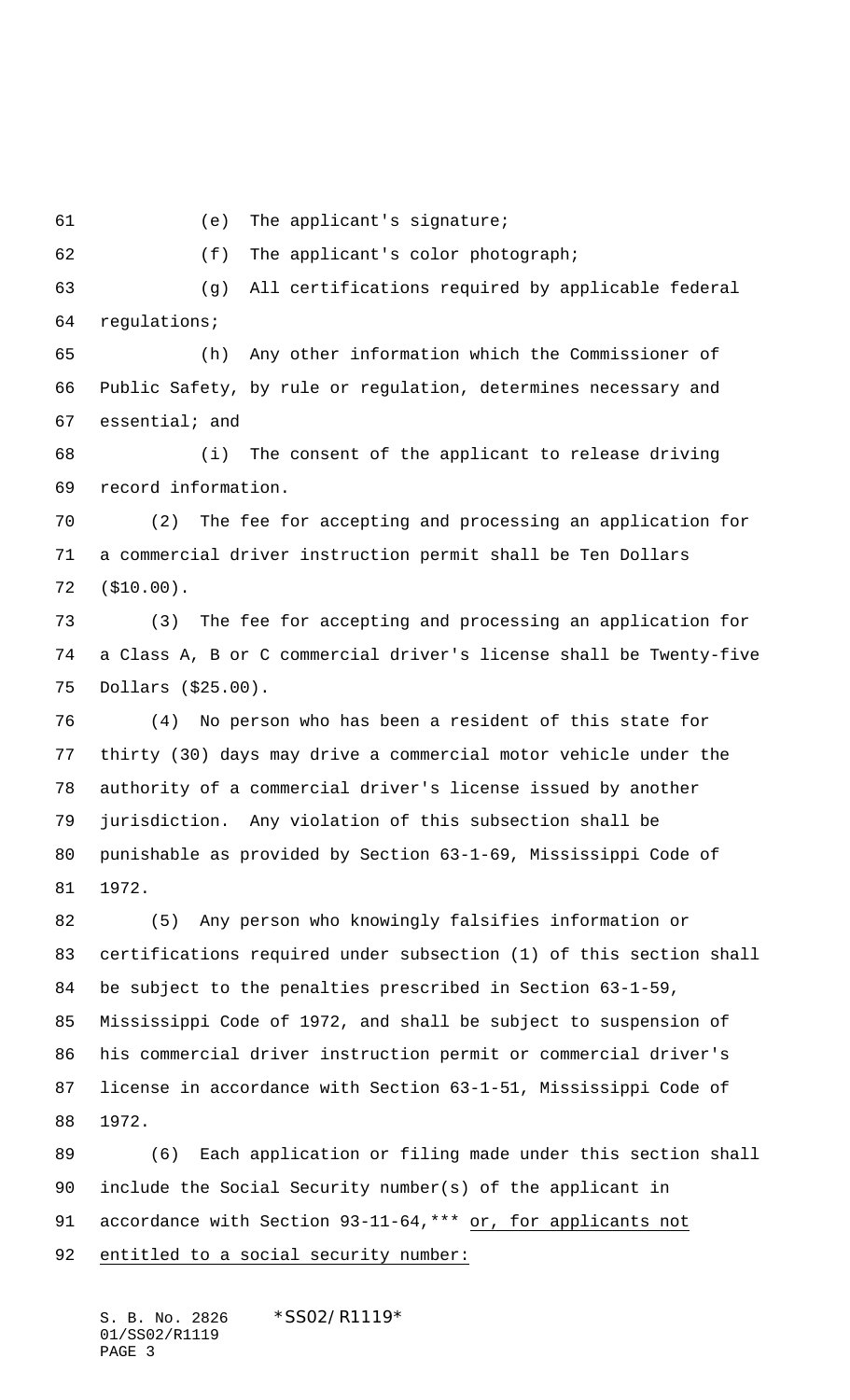S. B. No. 2826 \*SS02/R1119\* 01/SS02/R1119 PAGE 4 (a) An SSA L-676 letter issued by the United States Social Security Administration stating that the applicant is 95 ineligible to obtain a social security number; (b) A temporary identification number issued to the 97 applicant by the United States Internal Revenue Service; or (c) An affidavit of the applicant stating that the applicant has not been issued a social security number, SSA L-676 letter, or temporary identification number. The affidavit must be sworn to and subscribed by the applicant before a notary public of 102 this state in substantially the following form: "I, \_\_\_\_\_\_\_\_\_\_\_\_, swear under penalty of perjury that I have not been issued a social security number or an SSA L-676 letter by the United State Social Security Administration or a temporary identification number by the United States Internal Revenue Service." SECTION 3. Section 63-1-82, Mississippi Code of 1972, is amended as follows: 63-1-82. (1) Each commercial driver's license shall be marked "Commercial Driver's License" or "CDL," and shall, to the maximum extent practicable, be tamper proof. Each such license shall include thereon, but not be limited to, the following information: (a) The name and residential address of the licensee; (b) The licensee's color photograph; (c) A physical description of the licensee, including his sex, height, weight, eye and hair color; (d) The licensee's date of birth; (e) Except for a nonresident commercial driver's license, the licensee's Social Security or other identifying number; and any other identifying information which the Commissioner of Public Safety, by rule or regulation, determines necessary and essential for the purposes of complying with the provisions of this article;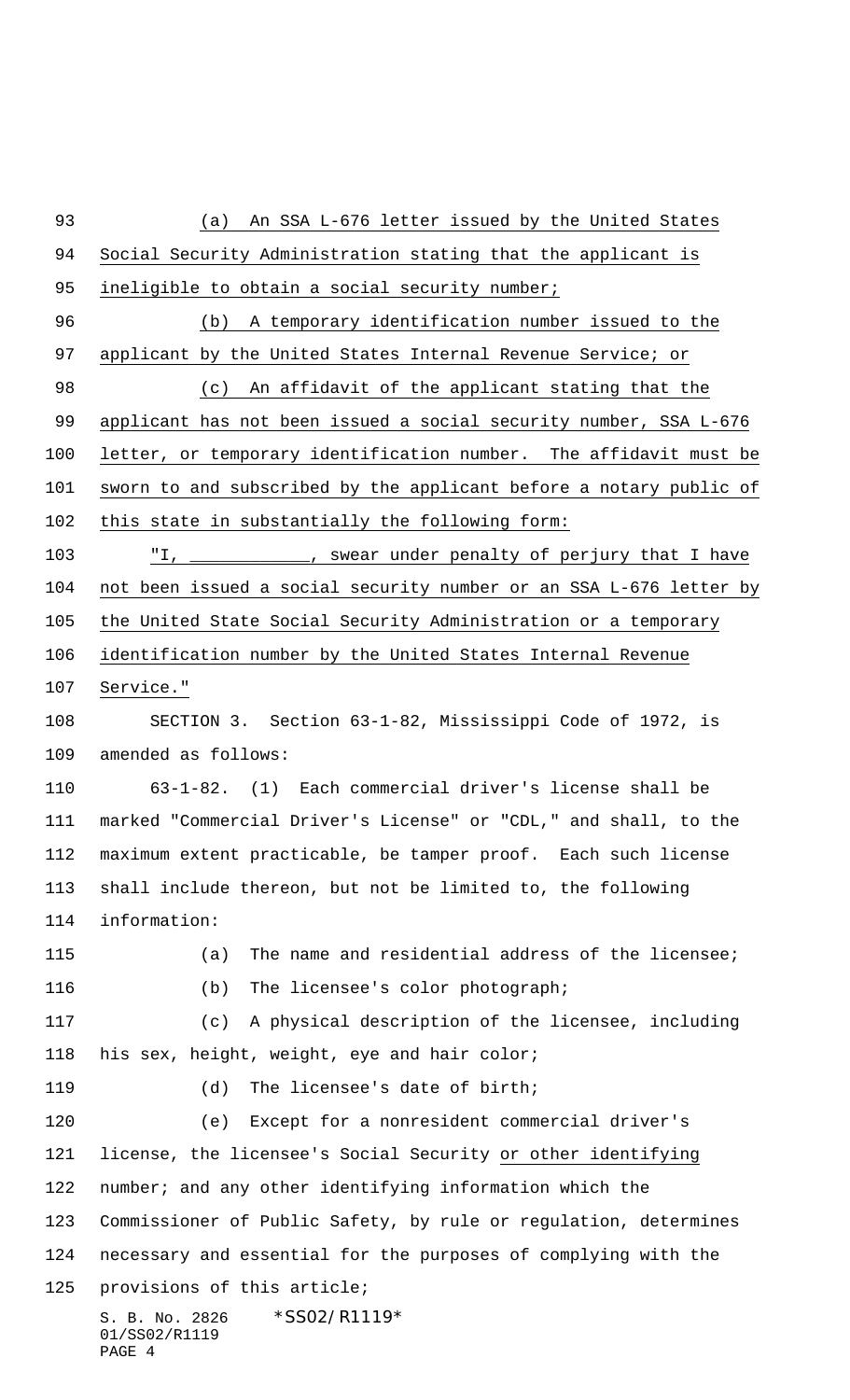126 (f) The licensee's signature;

 (g) The class or type of commercial motor vehicle or vehicles which the licensee is authorized to drive together with 129 any endorsements or restrictions;

130 (h) The name of this state; and

 (i) The dates between which the license is valid. (2) The holder of a valid commercial driver's license may drive all vehicles in the class for which that license is issued and all lesser classes of vehicles, including any vehicle for which an operator's license or commercial driver's license issued under Article 1 of this chapter authorizes a person to drive. However, vehicles which require an endorsement may not be driven unless the proper endorsement appears on the license.

 (3) Commercial driver's licenses may be issued with the following classifications:

 (a) Class A. Any combination of vehicles with a gross vehicle weight rating of twenty-six thousand one (26,001) pounds or more, provided the gross vehicle weight rating of the vehicle or vehicles being towed is in excess of ten thousand (10,000) pounds;

 (b) Class B. Any single vehicle with a gross vehicle weight rating of twenty-six thousand one (26,001) pounds or more, and any such vehicle towing a vehicle not in excess of ten thousand (10,000) pounds;

 (c) Class C. Any single vehicle with a gross vehicle weight rating of less than twenty-six thousand one (26,001) pounds or any such vehicle towing a vehicle with a gross vehicle weight rating not in excess of ten thousand (10,000) pounds comprising: (i) Vehicles designed to transport sixteen (16) or

155 more passengers, including the driver; and

 (ii) Vehicles used in the transportation of hazardous materials which are required to be placarded under the

S. B. No. 2826 \*SS02/R1119\* 01/SS02/R1119 PAGE 5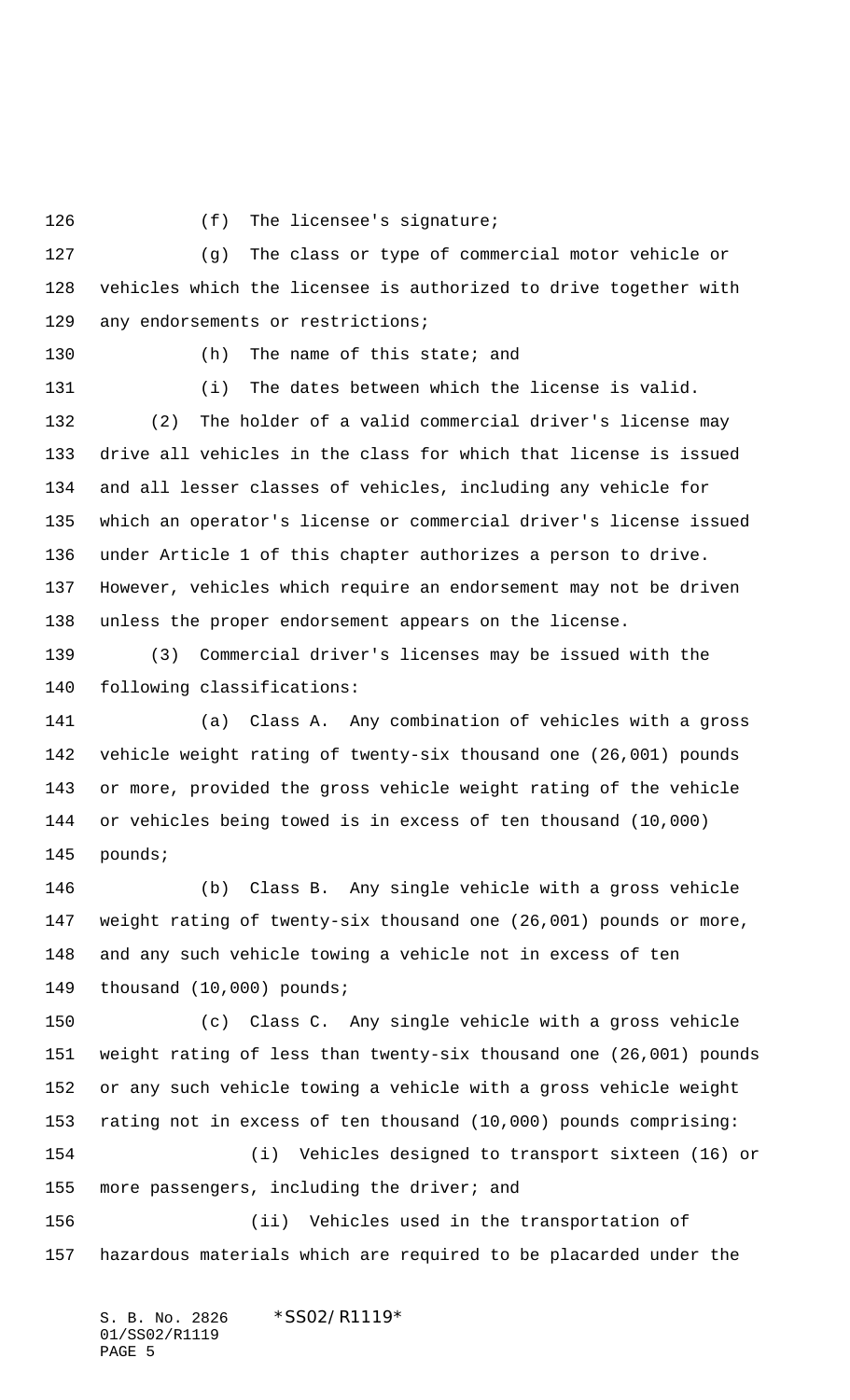Hazardous Materials Transportation Act, 49 USCS Appx., Section 1801 et seq.; and

 (d) Class D. All other vehicles or combination of vehicles which are not included in Class A, Class B or Class C and for which a commercial license is required to be issued as provided by Section 63-1-43, Mississippi Code of 1972.

 (4) Commercial driver's licenses may be issued with the following endorsements and restrictions:

 (a) "H" authorizes the driver to drive a vehicle 167 transporting hazardous materials;

 (b) "K" restricts the driver to vehicles not equipped with air brakes;

 (c) "T" authorizes driving double and triple trailers; (d) "P" authorizes driving vehicles carrying passengers;

 (e) "N" authorizes driving tank vehicles; and (f) "X" represents a combination of hazardous materials and tank vehicle endorsements.

 (g) "S" restricts the driver to school buses being operated for the purpose of transporting pupils to and from school or to school-related functions and/or to all other vehicles not requiring a commercial driver's license.

 (5) Before issuing a commercial driver's license, the Commissioner of Public Safety shall obtain driving record information through the Commercial Driver License Information System.

 (6) Within ten (10) days after issuing a commercial driver's license, the Commissioner of Public Safety shall notify the Commercial Driver License Information System of that fact, providing all information required to ensure identification of the person.

S. B. No. 2826 \*SS02/R1119\* 01/SS02/R1119 PAGE 6 (7) The fee charged for the issuance of each original and each renewal of a Class A, B or C commercial driver's license